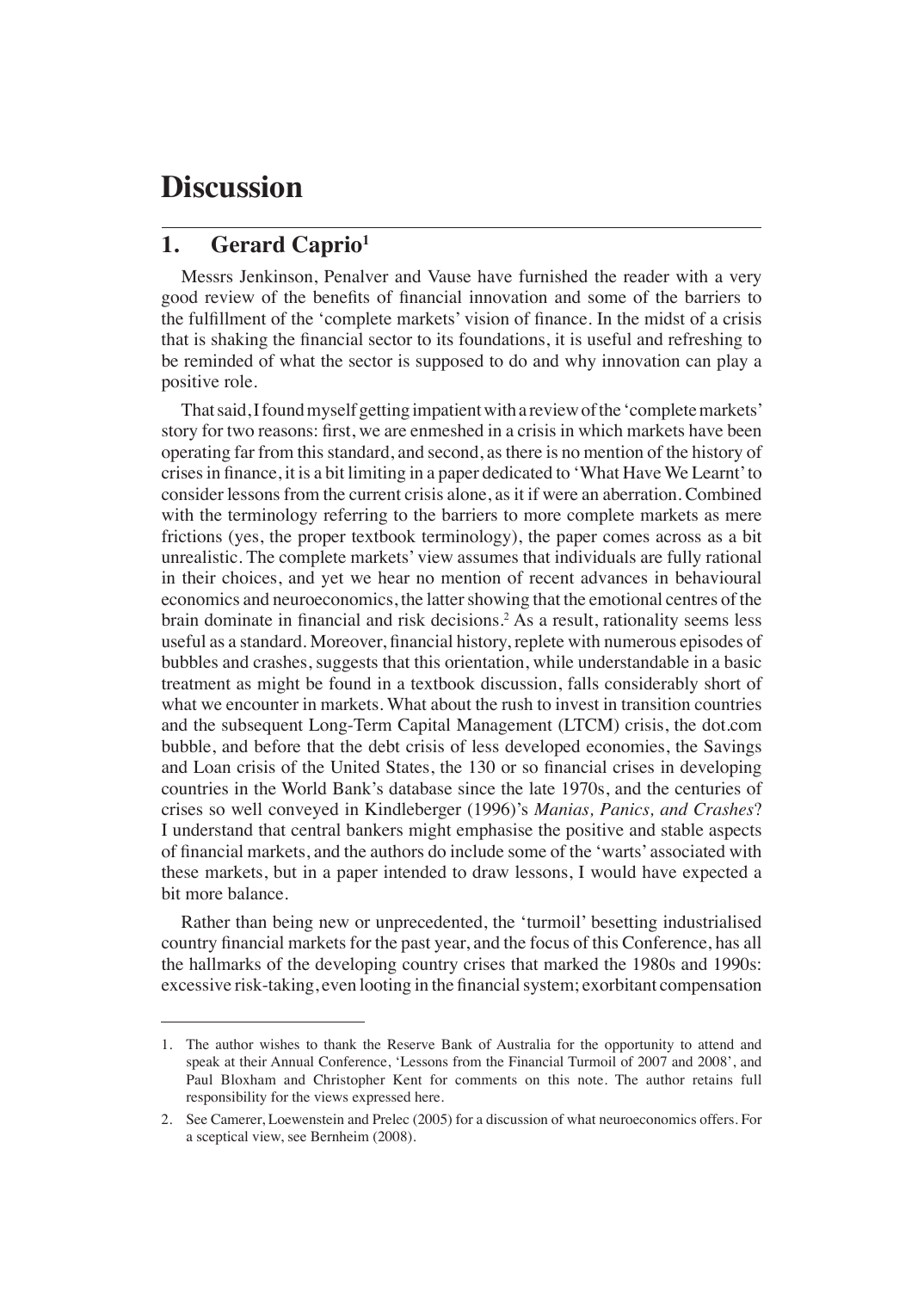of financial market participants relative to average incomes; extreme information asymmetries and faulty accounting and auditing, to the point that much information is suspect; collapsing asset prices; and sharp questioning of regulatory officials. In short, these were a number of the hallmarks of what was labeled as 'crony capitalism' during the east Asian crisis. Ironically, developing country officials have been moving in recent years to adopt industrialised country best practice, and now must be asking themselves about the appropriate standard.

To be sure, the authors do discuss some of the problems that may have caused the recent crisis, notably the loss of information that was part of the securitisation process. The explanation is accurate, clear, and nicely portrayed in Figure 2 of their paper on information loss, but deserves further elaboration. For example, how much diversification was achieved by omitting market risk – which in this case was mostly the risk, and even likelihood, that market interest rates could rise, increasing the defaults across the pool of securities? Was this incompetence or should it have been another issue taken up in their section on incentives? Rajan (2005) presciently noted several years ago the downside of financial innovation, and the authors might recognise this earlier on in their discussion: rather than being praised as a source of potential efficiency, the key downside, namely that the originate-to-distribute model would leave banks as agents rather than the principals in mortgage transactions, deserves more emphasis.

If one views crises as endemic to finance, then one might want to think in more radical terms as to what might be done to change the way in which it is regulated. The recommendations, or suggestions, in Section 5 of the paper include some predictions (for example, '... products will be more transparent in design and content ... end-investors will demand more explicit rules ... [e]quilibrium liquidity premia will be higher ... banks and other financial institutions will provide more information ...'). Unfortunately, it is not clear how we will get to such eventualities. Might not one have offered the same predictions after the crash of 1987, LTCM, or the Enron/WorldCom debacle? As has been seen in financial history, markets have short memories, and the debate therefore is how we might steer the system to a different outcome. For example, can the industry reform compensation on its own and develop more robust disclosure standards (including compensation itself!), or is regulatory intervention necessary?

As a model for the future, I would note that it is important to look at what works and what does not in financial regulation in practice. While certainly not immune to criticism, cross-country databases offer some lessons and a different perspective on reform. James Barth, Ross Levine and I (Barth, Caprio and Levine 2006), using a large cross-country database on bank regulation and supervision, assembled under the auspices of the World Bank, found the following in our 2006 study:

- *no* evidence that capital regulation works to improve financial development, efficiency in financial markets, financial stability, or corruption in the financial system;
- *no* evidence that supervision helps in any of these regards, and in fact some evidence that increasing supervisory power in a weak institutional setting can do harm;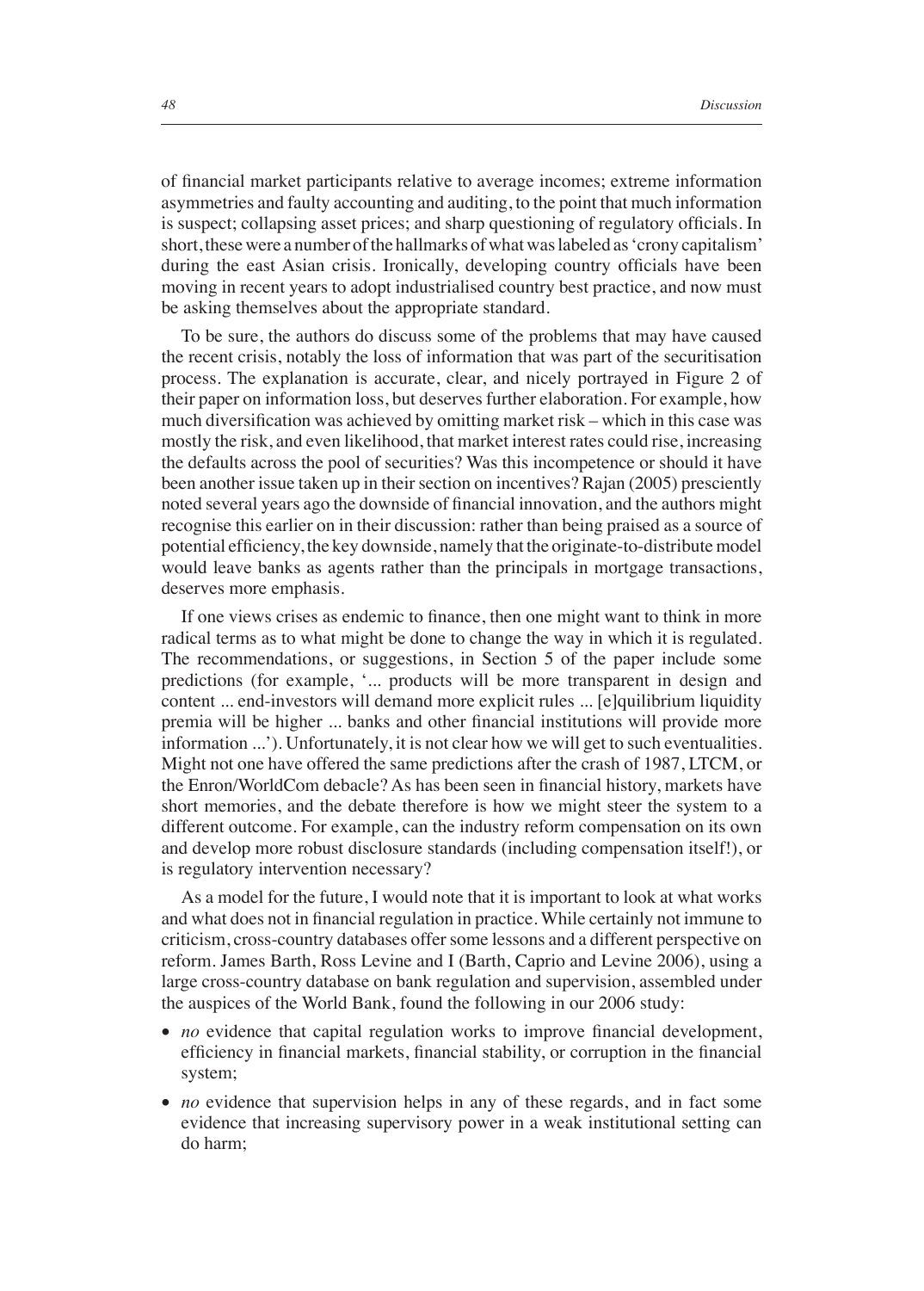- *clear* evidence that market discipline helps improve along the dimensions above except not in increasing financial stability; and
- evidence that increasing diversification allowing banks to engage in a broader array of financial activities – and limiting moral hazard in banking are linked to more stable banking systems.

Clearly the Barth *et al* (2006) study does not constitute an evaluation of Basel II, which was not in effect during the late 1990s when the data in the study were collected.3 Still, in addition to the failure of models and rating agencies (linchpins of Pillar 1 of Basel II) these conclusions suggest that relying on capital and supervision Pillars 1 and 2 of the new Basel system is not likely to succeed. Barth *et al* suggest a new model for regulation, in which market discipline is not an afterthought, but rather plays a central role. In this model, supervisors would not be devising complex formulas for risk management (Pillar 1) or applying their judgment in regulating banks (Pillar 2), but rather would be concentrating on compelling banks to disclose information on an accurate and timely basis and handing out penalties for shortcomings in this area. In this respect, supervision would work to complement market discipline, rather than to regard market discipline as an afterthought. Moreover, there is clear evidence that a well-functioning financial system contributes to growth, and that an approach stressing market discipline supports the development of the financial sector. Requiring mandatory subordinated debt, which would confront supervisors with the markets' views on intermediaries on a timely basis, is consistent with this approach and worthy of discussion, and certainly the current crisis suggests that much more thought is needed on the extent of disclosure and how non-banks are to be regulated. With more information, large uninsured creditors might have done more to limit the scale of risk-taking prior to the recent crisis.

Although suggestions for market discipline are out of favour since the crisis started, why would one think that the current approach of increasing reliance on official supervision can be perfected? Given the resources devoted to supervision in the United States and the United Kingdom in recent years, will more resources work? In other words, rather than suggesting a *laissez-faire* approach, reform should recognise both market failure *and* government failure. Yet the latter seems far from the focus, indeed it does not appear on the radar screen of the Basel Committee on Banking Supervision. It is high time that the incentives of markets and officials receive due attention, and that the Committee returns to the drawing board. By its silence on Basel II, and by endorsing some of the recommendations of the Financial Stability Forum, the authors create the impression that modest reforms around the current regulatory model will succeed. It is more likely that finance is in for a regulatory upheaval not seen since the Depression. The current crisis, the history of crises in finance, and an examination of regulation in practice all support the utility and timeliness of such a re-examination.

<sup>3.</sup> See the World Bank website at <http://econ.worldbank.org/WBSITE/EXTERNAL/EXTDEC/ EXTRESEARCH/0,,contentMDK:20345037~pagePK:64214825~piPK:64214943~theSite: PK469382,00.html> for updates on that database ('Bank Regulation and Supervision').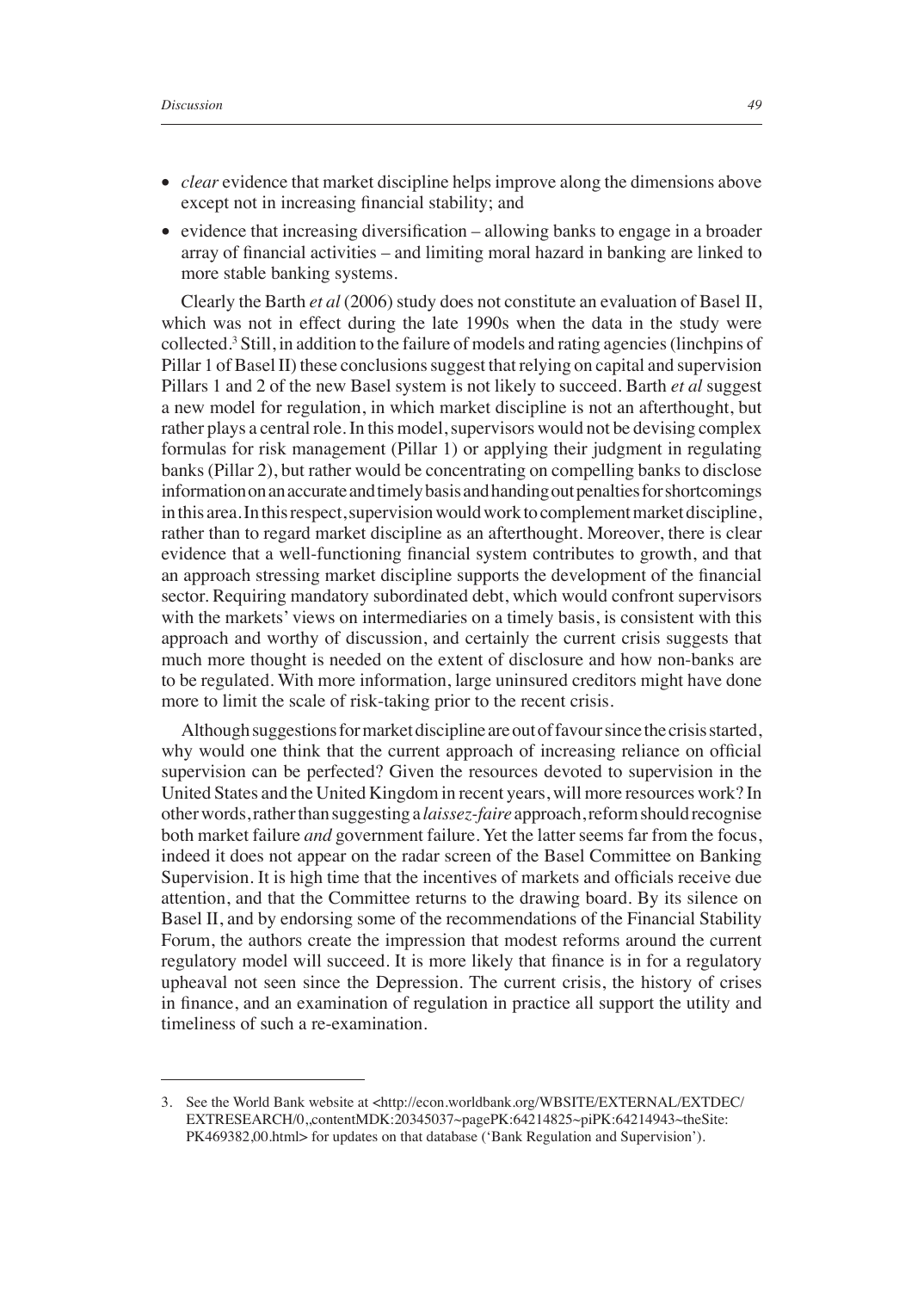### **References**

- Barth JR, G Caprio and R Levine (2006), *Rethinking Bank Regulation: Till Angels Govern*, Cambridge University Press, New York.
- Bernheim BD (2008), 'Neuroeconomics: A Sober (but Hopeful) Appraisal', NBER Working Paper No 13954.
- Camerer C, G Loewenstein and D Prelec (2005), 'Neuroeconomics: How Neuroscience Can Inform Economics', *Journal of Economic Literature*, 43(1), pp 9–64.
- Kindleberger CP (1996), *Manias, Panics, and Crashes: A History of Financial Crises*, 3rd edn rev, John Wiley & Sons Inc, New York.
- Rajan R (2005), 'Has Financial Development Made the World Riskier?', NBER Working Paper No 11728.

#### **2. Paul Bide**

The paper by Nigel Jenkinson, Adrian Penalver and Nicholas Vause very capably logs many features of the financial system that have contributed to the recent financial turmoil. I therefore do not want to provide a critique, but rather to discuss these issues from my own perspective: that of a financial market participant and observer.

I might commence my comments by observing that in my view, it needs to be said that, in a sense that is relevant to financial markets, *guns don't kill people*, *people kill people.* I think this line is relevant in a couple of ways. First, not every participant in the finance industry was engaged in the financially innovative segment of that industry and, second, not every participant that did engage 'shot' themselves. Some of the systemic and idiosyncratic issues with respect to liquidity and bank capitalisation occurred because some very old-fashioned ways of losing money were newly discovered.

I also note that the financial sector is ultimately about providing financial products and services to end-users, a lot of them retail-level borrowers and lenders. Any examination of the issues needs to incorporate the products and practices of the whole system. Moreover, it is the behavioural features of that system which determine how free will manifests itself in markets. If there has been unwanted excess in markets then by definition, people – regulators, legislators, policy-makers, bankers and financial markets professionals, and financial 'civilians' – have all been part of those excesses. For instance, with respect to the United States, the right kind of regulations, awareness and practices would have prevented the wrong sort of mortgage being offered to, and being taken by, the 'wrong' kind of borrower, which would have lessened the negative impact the US mortgage industry has had in this episode.

A key feature of this recent episode of financial turmoil has been the rapid pace of innovation and the increasing complexity of financial products. As pointed out by the authors, there has been an increasing distance between the borrower and lender, as the process of disintermediation has played out. This was exacerbated by globalisation. It is clear  $-$  with hindsight  $-$  that financial participants did not know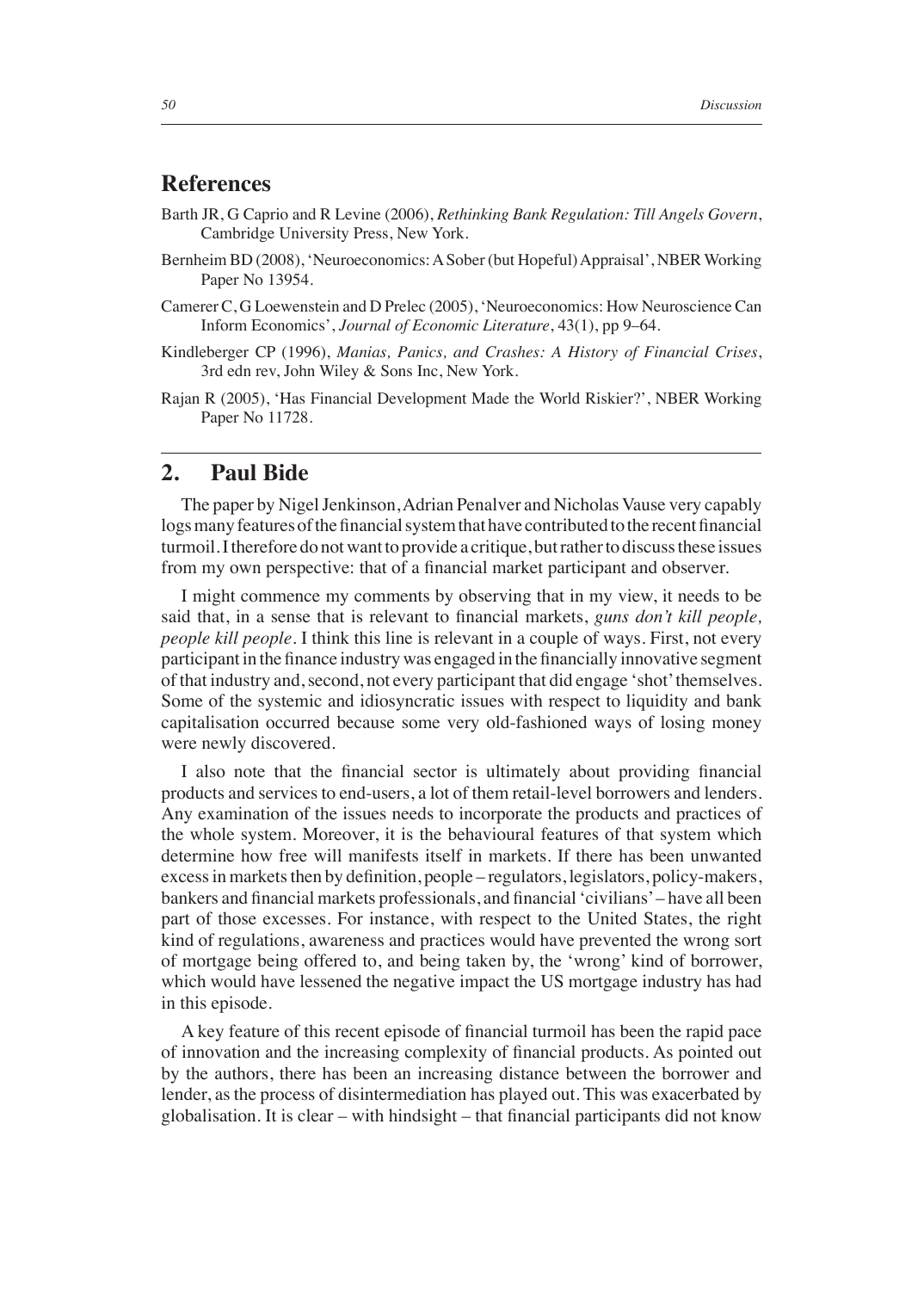enough about the risks they were taking, and with whom they were taking them. The pace of innovation added to the problem as it helped to facilitate the degree to which the market could execute 'bullish' transactions.

Market participants, more often than not, act in highly correlated ways. It is human nature to 'go with the flow', and it is often very hard to stand apart from the crowd. Doing so in a long market trend can be very hard to defend. Risk capital might be taken from such 'mavericks', which would mean that their contrarian view stands no chance of ultimately being a successful one. Whether markets overshoot or undershoot fundamental prices can only ever be determined with certainty in hindsight. While 'short termism' is a culprit here, it can only be judged as right or wrong in the fullness of time. The global financial markets' culture reflects a freemarket view of the risk-reward trade-off. It is neither good nor bad – it just exists, and it needs to be taken into account and understood in that context before broad conclusions as to what is 'right' are made.

Nevertheless, in the recent bull market for credit and liquidity, risk 'antenna' were certainly not picking up the right signals and a correctly functioning free market needs to acknowledge that. Where lessons can be learnt, they should be.

We are always operating in an environment where there is a great deal of uncertainty. One important aspect of this is model uncertainty. The models that have been used to understand risk relied on assumptions as to how markets worked *mechanically*, but these did not work well in all the conditions it was assumed that they would. Some of the modelling work on default analysis and correlation between underlying assets and different trading instruments, for example, proved to be well short of the mark in stressful situations. It will be helpful to identify exactly where these models broke down, and improve these models where possible. However, it is worth remembering that models will always be incomplete and an informed view of markets needs to look at the system as a whole; something which is difficult to do with even the most sophisticated models.

Compounding the technical difficulties of the model-based approach that the structured credit, and other, markets used was a basic failure of discovery and awareness. These are not technical shortcomings but reflect the traits of people that operate in these markets. To go back to the original analogy, guns don't work unless people pick them up and pull the trigger.

Faced with these issues, we must question whether the regulatory environment can be modified to reduce the likelihood of, and damage caused by, financial crises in the future. At the same time, when thinking about regulatory change, we must find the optimal balance between the benefits of a system which encourages financial innovation and efficient risk-sharing (which are well understood by all of the participants in this Conference) and the costs of financial crises. How can we avoid or temper the worst of what the crisis has delivered?

During the past decade the pace of financial innovation, disintermediation and globalisation was very fast. The ability for regulators and other controllers (both inside and outside financial institutions) with finite resources to keep pace with and assess the implications of all innovations and how they might interact is limited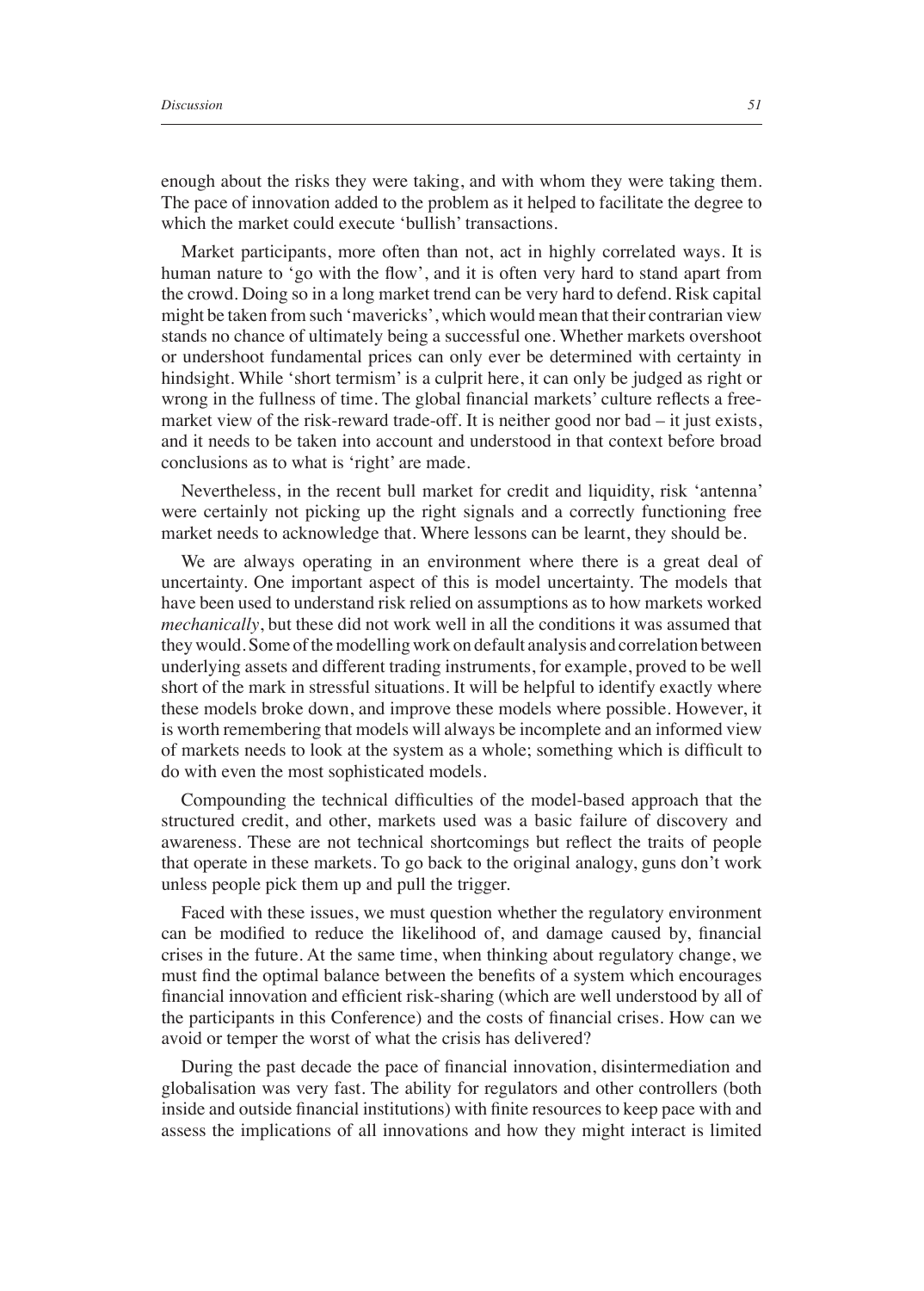at best and most likely not possible. They too, only truly know with the benefi t of hindsight what caused problems. For this reason, I think we need to acknowledge that micro-management of specific risks using regulation in a free market system is unlikely to prevent systemic problems from arising.

Rating agencies have been given a special place in discussions regarding this episode. Looking back, it is now clear that in the lead-up to the crisis there was an over-reliance on the rating agencies. In determining what constituted an 'authorised' investment, investors took great comfort in the agencies' assessments of the likelihood of defaults. When the investors eventually saw defaults and credit/spread stress not commensurate with strong ratings, their trust in ratings diminished. This led to a sharp and sizeable loss in the appetite for structured paper. This, in turn, led to a breakdown in the asset-backed commercial paper and term structured securities markets, with adverse effects on the liquidity, capital and profits of the banking sector and funds managers. The effect on the non-banking sector funds managers (the capital markets' investor base) was significant. The disintermediation away from banks so prevalent for the previous 10–15 years (and facilitated by the capital markets developments) turned around very quickly, with most of the liquidity demands flowing straight back to the banks (a problem of reintermediation).

Most discussions regarding the agencies and their ratings are with respect to the proper 'alignment of interests', specifically, that the agencies had a bias towards favourable ratings for those who paid the fees for the ratings (and not for the investors who used the ratings). It may be appropriate for conflicts of interest within those businesses to be regulated, just as conflict issues are managed elsewhere in the system.

However, this part of the crisis can hardly be wholly sheeted home to the agencies – investors and fi nanciers did not have to outsource their credit assessment to such a degree. The degree of outsourcing clashed with the *through the cycle* risk-reward process to which most participants would say they aspire. In theory, risk 'antenna' could have picked up these risks and limited how much outsourcing had been given to the agencies. In practice, it did not work out this way.

Other factors that may have contributed to the financial turmoil are some of the regulations themselves. In particular, I am thinking of accounting standards such as the post-International Financial Reporting Standards mark-to-market environment, the US Generally Accepted Accounting Principles and the more rigid, post-Enron, reporting environment more generally. At face value, the high standards for transparency and disclosure of the value of assets on the balance sheet should be thought of as beneficial and this should become apparent in the long run. However, when combined with illiquidity, disappearing markets and reintermediation, these changes increased the pressure on the banking system.

Hard to observe prices for illiquid securities meant 'fair value' for a security was often determined by the last observable trade on another security, or a derivative, taken as a proxy for it. Some participants, those who stood to gain from a credit crisis, had a vested interest in adding fuel to the already apparent volatility. Marking to market large parts of balance sheets across the globe (in accordance with these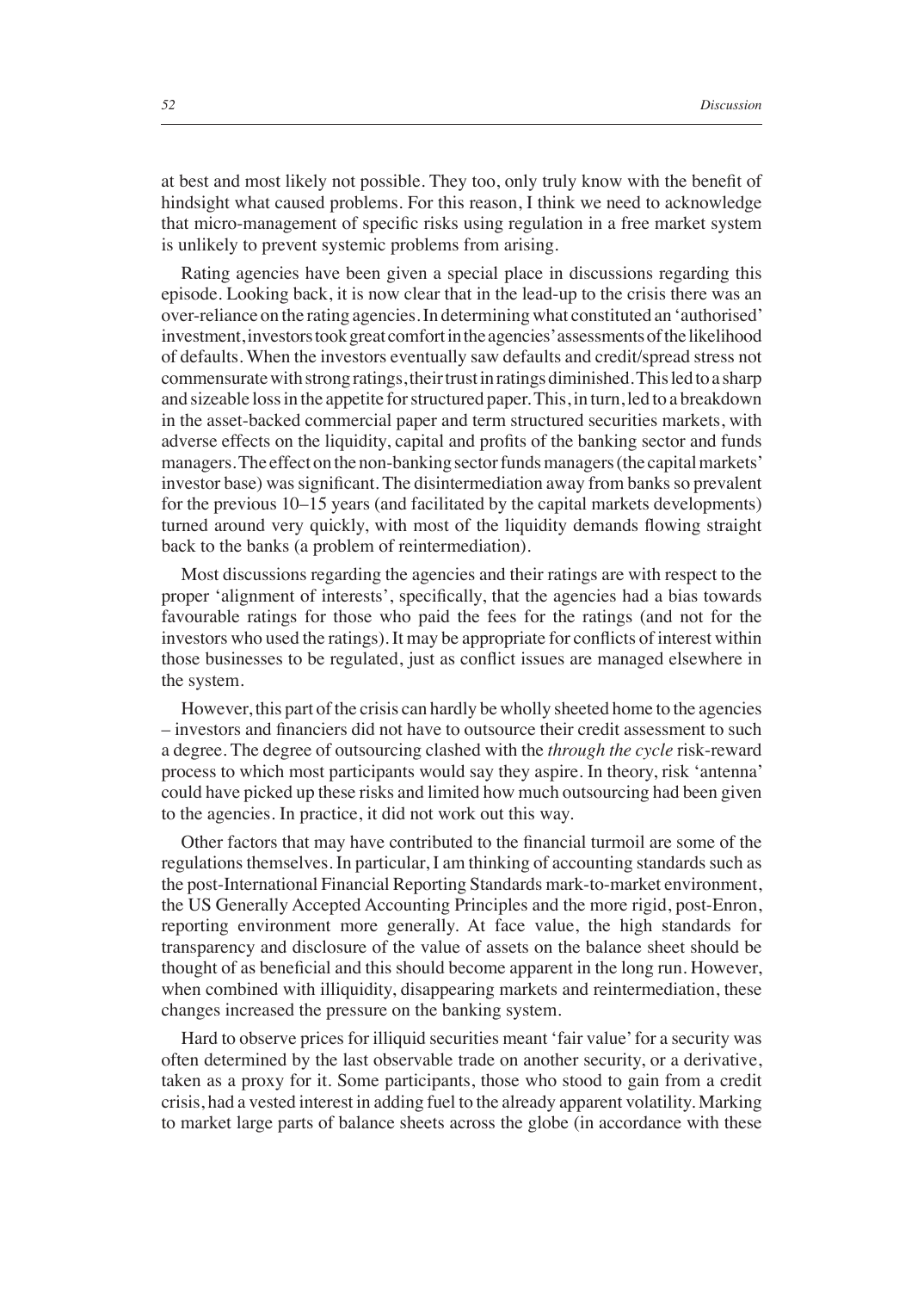methods) most certainly contributed to the crisis. I suspect that the system-wide, short-term impacts of these rules, interacting with the volatility, would only be seen as a virtuous thing by the most ardent purist. 'Blaming' transparency may fall into the category of 'shooting the messenger', and perhaps we should all relax in the knowledge that the lesson learnt will set us up well for the future. In response to that, I think we would all agree that right now, textbook logic is not very comforting.

Other things that may have had unintended consequences were associated with some of the Basel I regulations that helped to drive the development of the large 'shadow banking' or 'thin capital' sector. This contributed to what we can now see as a systemic under-pricing of liquidity. Again, on their own these regulations had merit and a legitimate place in financial innovation's best intentions but, coupled with the scale and pace at which the shadow banking sector developed in conjunction with the structured credit market and other features of the pre-crisis period, it proved less than beneficial to the system overall, as events transpired.

Ultimately, we have to ask how much of the sort of behaviour we observed in financial markets can be modified by regulation? The global financial crisis of 2007 and 2008 (and perhaps beyond) is in some ways just the current manifestation of the longstanding but occasional problems incurred by those who borrow short and lend long.

While this crisis involves structured credit products, it is not innovation *per se* that is the cause. Uncertain asset values, high gearing ratios, large exposure concentrations to particular sectors, regions, industries and entities have been part of the banking risk management landscape for centuries.

In light of these issues, we must also ask ourselves what kind of regulation is optimal and take care not to make policy in a 'knee-jerk fashion', which may add to the problems rather than fix them.

At the same time, we would be remiss as an industry if we did not try to learn something from this episode and improve the landscape. I think a correct approach to this would include efforts at both the wholesale 'financial markets' level, as well as the retail 'product, end-user' level.

Fundamentally though, financial literacy and risk management is most important for all sectors of the economy, including the regulators. Ultimately, the best managers of the risk-and-reward balancing act are those that have the risk and can correctly assess it. This is our best defence.

#### **3. General Discussion**

The discussion started with comments about the extent to which the benefits of financial innovation outweighed the costs. One participant disagreed with the assumption in most standard economic analysis that risk-sharing via international financial markets enhanced social welfare and suggested that there is little empirical evidence that this occurs, particularly in the sovereign debt literature.